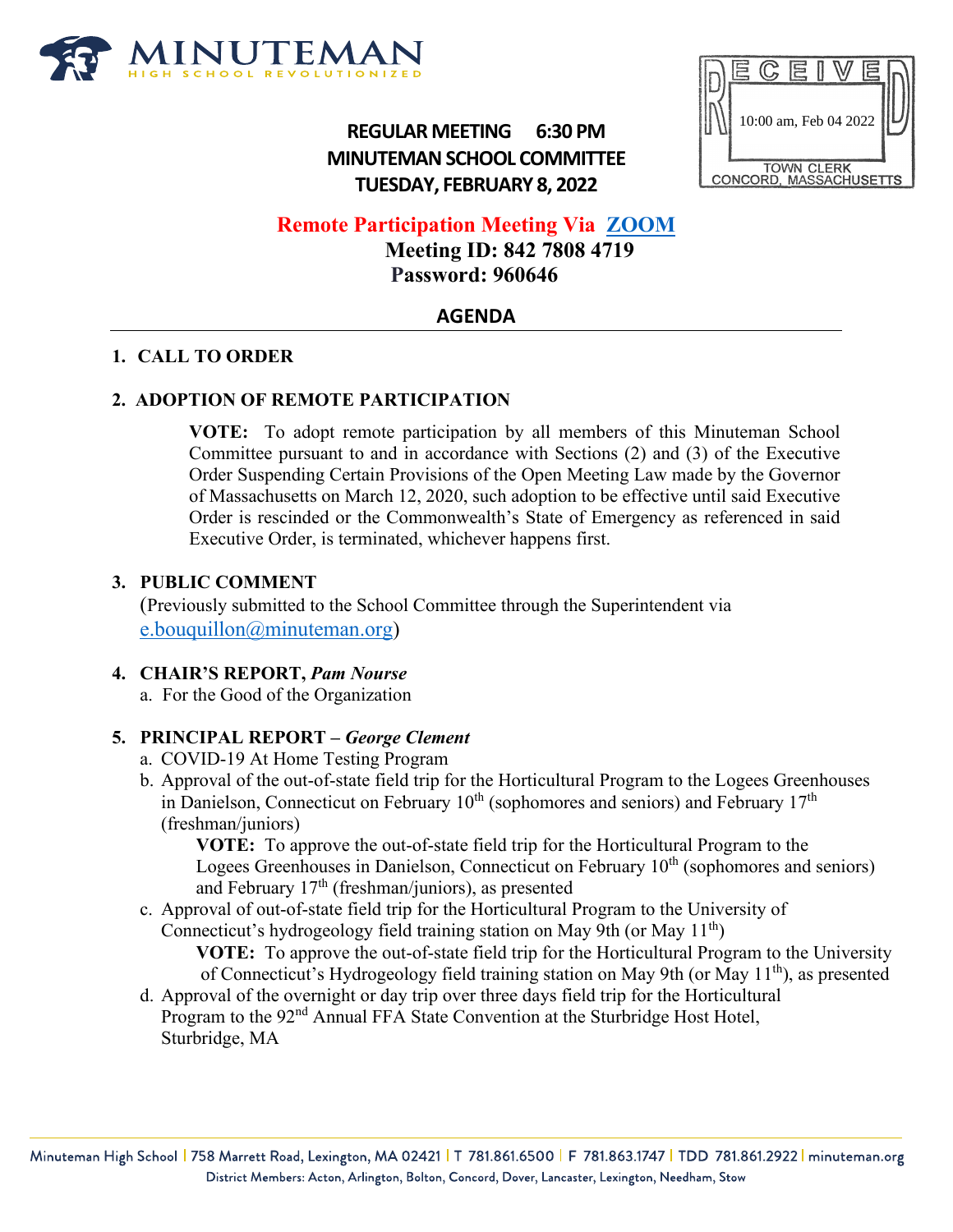**VOTE:** To approve the overnight or day trip over three days field trip for the Horticultural Program to the 92<sup>nd</sup> Annual FFA State Convention at the Sturbridge Host Hotel, Sturbridge, MA, as presented

## **6. SUPERINTENDENT'S REPORT-** *Dr***.** *Edward Bouquillon*

- a. Approval to appoint Nikki Andrade as the Minuteman Retirement Board Representative **VOTE:** To appoint Nikki Andrade as the Minuteman Retirement Board Representative
- b. Vaccine Clinic
- c. School Building Committee Report *Ford Spalding*
	- o Budget Update
- d. Capacity Building Update *Greg Joynt, Kaestle Boos Associates*
	- o North Outbuilding Project Presentation

**VOTE:** To appropriate \$650,000.00 from the Capital Stabilization Fund for the purpose of paying for costs associated with the construction of the North Outbuilding project

**VOTE:** To award the contract for the construction of the Minuteman Regional North Outbuilding to Seaver Construction and authorize Dr. Edward Bouquillon to execute the contract in the form presented to the Committee

**VOTE:** To request that the School Building Committee oversee the North Outbuilding project

- o East Campus Development Project Update
- e. Town of Lincoln and Permitting Fees Refund Update
- f. Watertown Correspondence

## **7. FINANCE REPORT** *– Rich Ikonen*

- a. Finance Committee Update *Steve Ledoux*
- b. Approval of the Special Education Increment Fee-Nonresident Students for FY23 to be \$7,100.00

**VOTE:** To approve the Special Education Increment Fee-Nonresident Students for FY23 to be \$7,100.00

c. Approval for the Monthly List of Donations, as presented

**VOTE:** To approve the monthly list of donations

## **8. COMMITTEE REPORTS**

- a. Communications, Access and Admissions Subcommittee *Jeff Stulin*
	- o Fall 2022 Admissions Update *Anthony Chiariello*
		- $\triangleright$  Applications Received to Date
- b. Policy Subcommittee *Alice DeLuca*

Policies for Review:

- 1) Use of Facilities Policy (KF)
- **VOTE:** To approve the Use of Facilities Policy (KF) for first reading, as presented

## **9. SECRETARY'S REPORT,** *Alice DeLuca*

a. Approval of Draft Minutes of January 11, 2022

**VOTE:** To approve the draft minutes of January 11, 2022 as presented

## **10. EXECUTIVE SESSION**

**VOTE:** To enter Executive Session and not return to Open Session for the following reason(s):